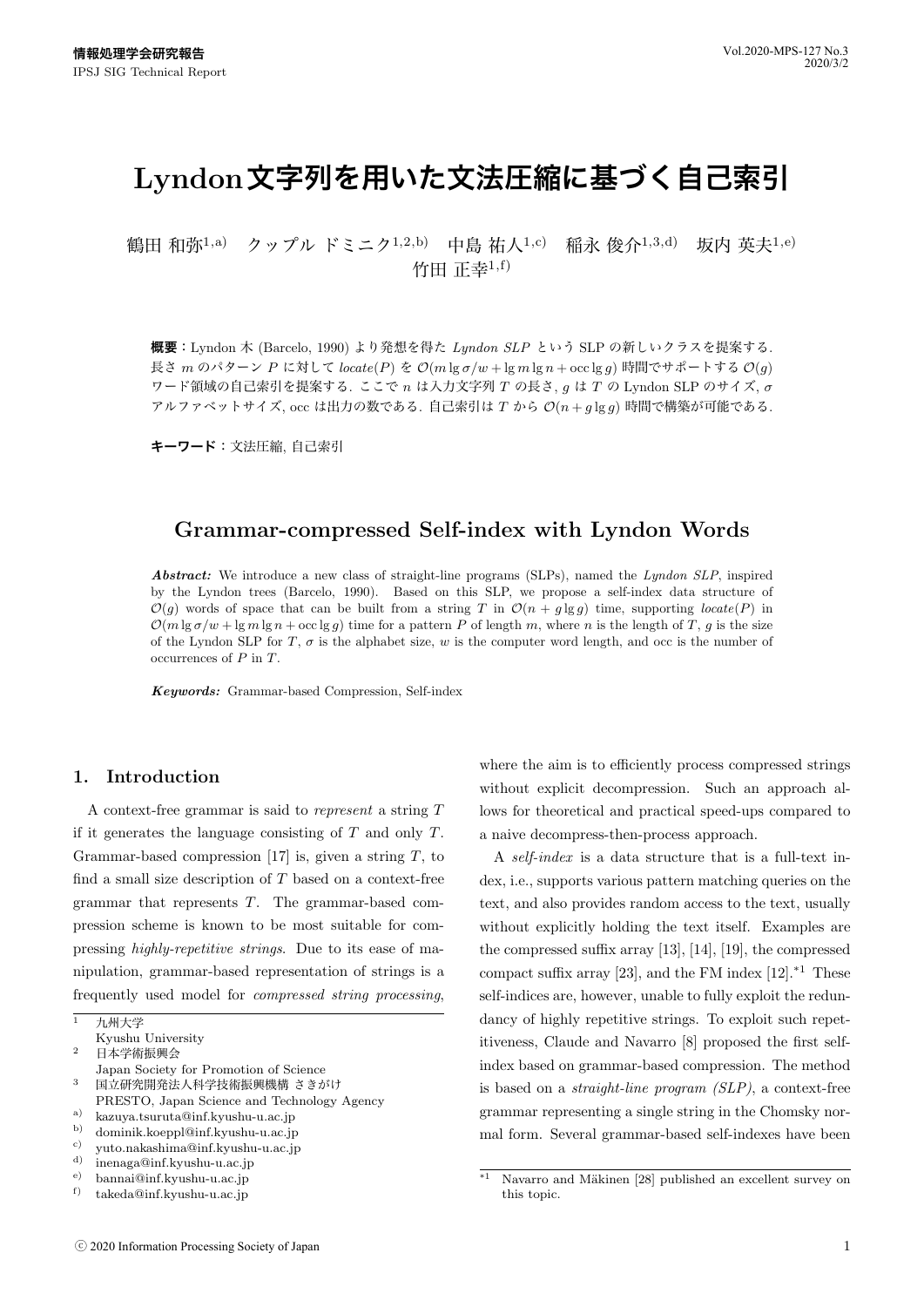proposed [9], [30], [37], [38].

In this paper, we first introduce a new class of SLPs, named the *Lyndon SLP*, inspired by the Lyndon tree [4]. We then propose a self-index structure of  $\mathcal{O}(g)$  words of space that can be built from a string *T* in  $\mathcal{O}(n + q \log q)$ time. The proposed self-index supports *locate*(*P*) in  $\mathcal{O}(m \lg \sigma/w + \lg m \lg n + \operatorname{occ} \lg g)$  time for a pattern *P* of length *m*, where *n* is the length of *T*, *g* is the size of the Lyndon SLP for  $T$ ,  $\sigma$  is the alphabet size,  $w$  is the computer word length and occ is the number of occurrences of *P* in *T*.

#### **1.1 Related work**

The *smallest grammar problem* is, given a string *T*, to find the context-free grammar *G* representing *T* with the smallest possible size, where the *size* of *G* is the total length of the right-hand sides of the production rules in *G*. Since the smallest grammar problem is NPhard [36], many attempts have been made to develop small-sized context-free grammars representing a given string *T*. LZ78 [40], LZW [39], Sequitur [29], Sequential [17], LongestMatch [17], Re-Pair [20], and Bisection [16] are grammars based on simple greedy heuristics. Among them Re-Pair is known for achieving high compression ratios in practice.

Approximations for the smallest grammar have also been proposed. The AVL grammars [31] and the *α*balanced grammars [6] can be computed in linear time and achieve the currently best approximation ratio of  $O(\lg(|T|/g_T^*))$  by using the LZ77 factorization and the balanced binary grammars, where  $g^*$ <sub>*T*</sub> denotes the smallest grammar size for *T*. Other grammars with linear-time algorithms achieving the approximation  $O(|g(|T|/g_T^*))$  are LevelwiseRePair [33] and Recompression [15]. They basically replace di-grams with a new variable in a bottom-up manner similar to Re-Pair, but use different mechanisms to select the di-grams. On the other hand, LCA [34] and its variants [25], [26], [35] are known as scalable practical approximation algorithms. The core idea of LCA is the *edit-sensitive parsing (ESP)* [10], a parsing algorithm developed for approximately computing the edit distance with moves. The *locally-consistent-parsing (LCP)* [32] is a generalization of ESP. *signature encoding (SE)* [27], developed for equality testing on a dynamic set of strings, is based on LCP and can be used as a grammar-transform method. The ESP index [37], [38] and the SE index [30] are grammar-based self-indexes based on ESP and SE, respectively.

# **2. Preliminaries**

## **2.1 Notation**

Let Σ be an ordered finite *alphabet*. An element of Σ*∗* is called a *string*. The length of a string *S* is denoted by *|S|*. The empty string  $\varepsilon$  is the string of length 0. For a string  $S = xyz$ ,  $x$ ,  $y$  and  $z$  are called a *prefix*, *substring*, and *suffix* of *S*, respectively. A prefix (resp. suffix) *x* of *S* is called a *proper prefix* (resp. suffix) of *S* if  $x \neq S$ . The *i*-th character of a string *S* is denoted by  $S[i]$ , where  $i \in [1..|S|]$ . For a string *S* and two integers *i* and *j* with  $1 \leq i \leq j \leq |S|$ , let  $S[i..j]$  denote the substring of S that begins at position *i* and ends at position *j*. For convenience, let  $S[i..j] = \varepsilon$  when  $i > j$ .

## **2.2 Lyndon words and Lyndon trees**

Let  $\preceq$  denote some total order on  $\Sigma$ , as well as the lexicographic order induced on  $\Sigma^*$ . We write as  $u \prec v$  to imply  $u \leq v$  and  $u \neq v$  for any  $u, v \in \Sigma^*$ .

**Definition 2.1** (Lyndon Word [22])**.** A non-empty string  $w \in \Sigma^+$  is said to be a *Lyndon word* with respect to  $\prec$  if  $w \prec u$  for every non-empty proper suffix *u* of *w*.

**Definition 2.2** (Standard Factorization [7], [21])**.** The *standard factorization* of a Lyndon word *w* with  $|w| \geq 2$ is an ordered pair  $(u, v)$  of strings  $u, v$  such that  $w = uv$ and *v* is the longest proper suffix of *w* that is also a Lyndon word.

**Lemma 2.3** ([5], [21]). For a Lyndon word  $w$  with  $|w| > 1$ , the standard factorization  $(u, v)$  of *w* always exists, and the strings *u* and *v* are Lyndon words.

The Lyndon tree of a Lyndon word *w*, defined below, is the full binary tree induced by recursively applying the standard factorization on *w*.

**Definition 2.4** (Lyndon Tree [4])**.** The *Lyndon tree* of a Lyndon word *w*, denoted by *LTree*(*w*), is an ordered full binary tree defined recursively as follows:

- if  $|w| = 1$ , then *LTree*(*w*) consists of a single node labeled by *w*;
- if  $|w| \geq 2$ , then the root of *LTree*(*w*), labeled by  $w$ , has the left child  $LTree(u)$  and the right child  $LTree(v)$ , where  $(u, v)$  is the standard factorization of *w*.

Figure 1 shows an example of a Lyndon tree for the Lyndon word aababaababb.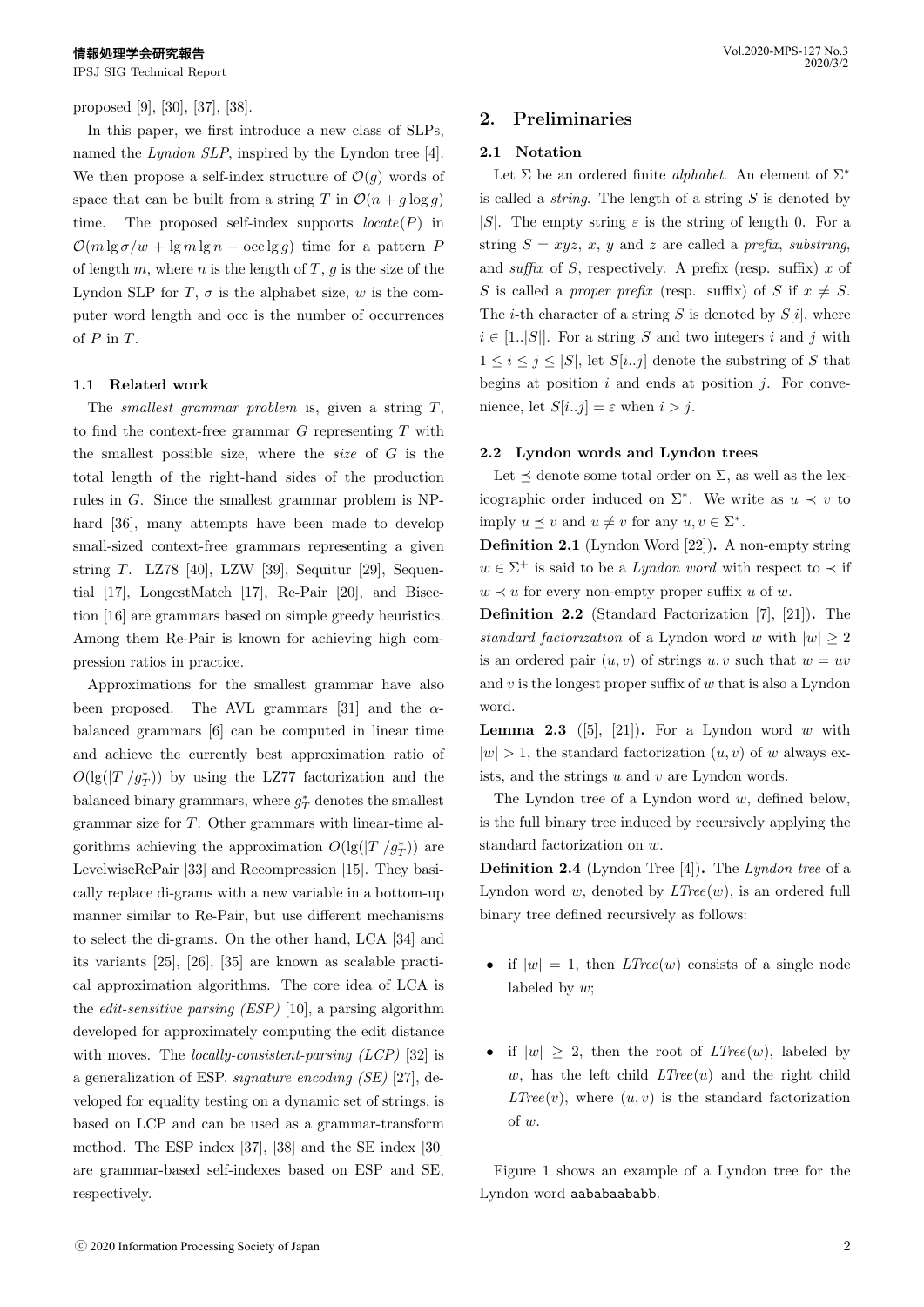

Fig. 1 The Lyndon tree for the Lyndon word aababaababb with respect to the order a *≺* b, where each node is accompanied by its label to its right.

# **2.3 Admissible grammars and straight-line programs (SLPs)**

An admissible grammar [17] is a context-free grammar that generates a language consisting only of a single string. Formally, an *admissible grammar (AG)* is a set of production rules  $\mathcal{G}_{AG} = \{X_i \to \exp r_i\}_{i=1}^g$ , where  $X_i$  is a *variable* and  $\exp_i$  is a non-empty string over  $\Sigma \cup \{X_1, \ldots, X_{i-1}\},$ called an *expression*. The variable  $X_q$  is called the *start symbol.* We denote by  $val(X_i)$  the string derived by  $X_i$ . We say that an admissible grammar  $G_{AG}$  *represents* a string *T* if  $T = val(X_q)$ . To ease notation, we sometimes associate  $val(X_i)$  with  $X_i$ . The *size* of  $\mathcal{G}_{AG}$  is the total length of all expressions  $\exp r_i$ .

A *straight-line program* (*SLP*) is an admissible grammar in the Chomsky normal form, namely, each production rule is either of the form  $X_i \to a$  for some  $a \in \Sigma$ or  $X_i \to X_{i_L} X_{i_R}$  with  $i > i_L, i_R$ . Note that the size of  $\mathcal{G}_{SLP}$  can be as large as  $\Theta(2^g)$ . This can be seen by the example string  $T = a \cdots a$  consisting of  $n = 2^{\ell}$  a's, where the smallest SLP  $\{X_1 \to \mathbf{a}\} \cup \bigcup_{j=2}^{\ell+1} \{X_j \to X_{j-1}X_{j-1}\}$ has size  $2\ell + 1$ .

The derivation tree  $\mathcal{T}_{\mathcal{G}_{SLP}}$  of  $\mathcal{G}_{SLP}$  is a labeled ordered binary tree, where each internal node is labeled with a variable in  $\{X_1, \ldots, X_q\}$ , and each leaf is labeled with a character in  $\Sigma$ . The root node has the start symbol  $X_q$ as label. We say that the *height* of  $\mathcal{G}_{SLP}$  is the height of  $\mathcal{T}_{\mathcal{G}_{\text{SLP}}}$ . An example of the derivation tree of an SLP is shown in Figure 2.

#### **2.4 Grammar irreducibility**

An admissible grammar is said to be *irreducible* if it satisfies the following conditions:

- C-1. Every variable other than the start symbol is used more than once (**rule utility**);
- C-2. All pairs of symbols have at most one non-overlapping occurrence in the right-hand sides of the production rules (**di-gram uniqueness**); and
- C-3. Distinct variables derive different strings.

Grammar-based compression is a combination of the *grammar transform* where an admissible grammar *G* that represents the input string *T* is computed and the *grammar encoding* where an encoding for *G* is computed. Kieffer and Yang [17] showed that a combination of an irreducible grammar-transform and a zero order arithmetic code is universal, where a grammar-transform is said to be *irreducible* if the resulting grammars are irreducible.

If an admissible grammar *G* is not irreducible, we can apply at least one of the following reduction rules [17]:

- R-1. Suppose a variable  $X_i$  occurs only once in the righthand sides of the production rules. Then, replace the unique occurrence of  $X_i$  with  $\exp r_i$  and remove the rule  $X_i \to \exp r_i$ .
- R-2. Suppose there is a string  $\gamma$  of symbols with  $|\gamma| \geq 2$ having more than one non-overlapping occurrence in the right-hand sides of the production rules. Then, replace each of the occurrences with variable  $X_i$  where  $X_i \rightarrow \gamma$  is an existing or newly created production rule.
- R-3. Suppose there exist two distinct variables  $X_i, X_j$  deriving an identical string. Then, replace each occurrence of  $X_j$  with  $X_i$  in the right-hand sides of the production rules, and remove the production rules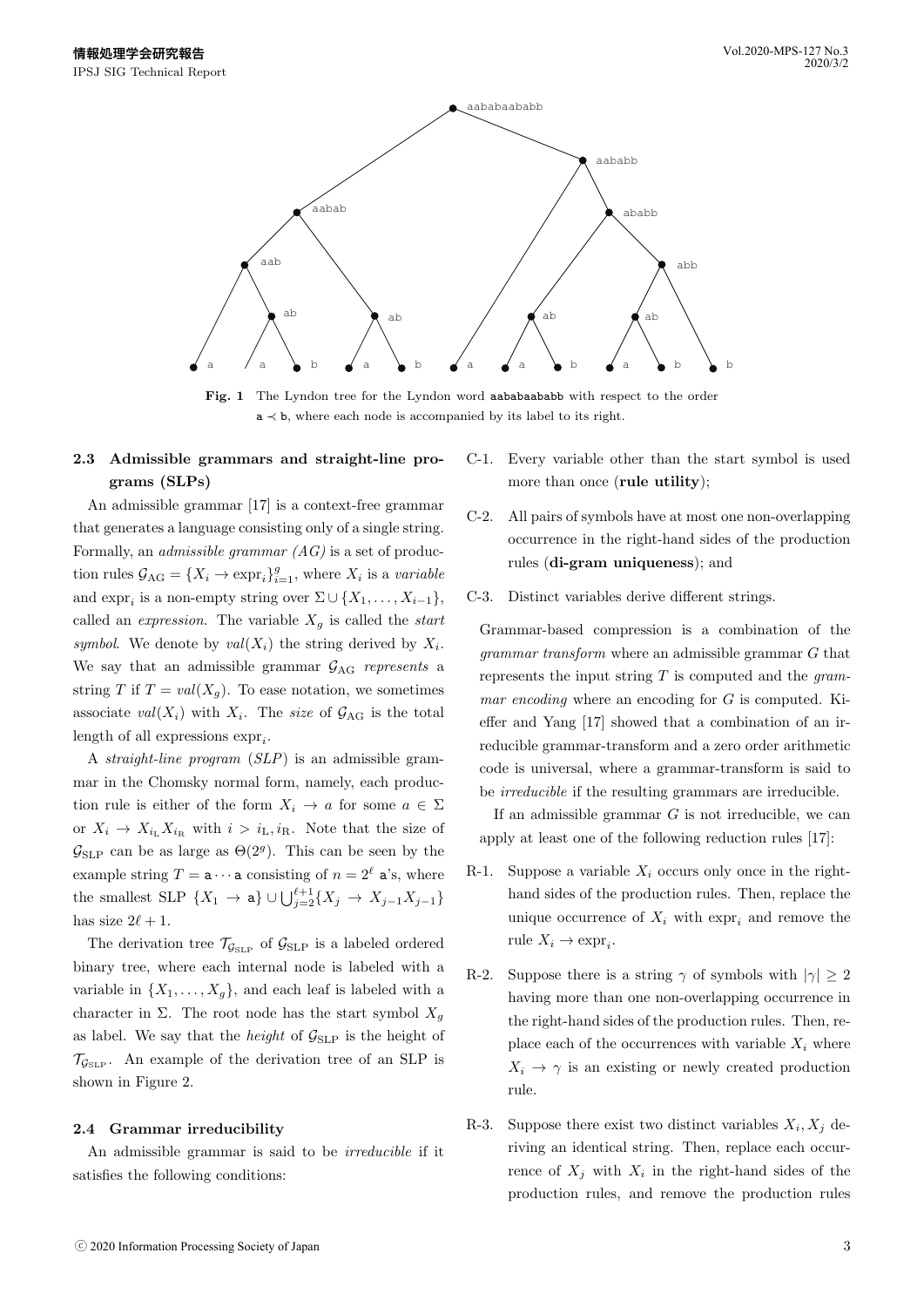

**Fig. 2** *Top*: The derivation tree of the Lyndon SLP *G*LYN representing the Lyndon word  $T =$ **aababaababb.** *Bottom*: The production rules of  $\mathcal{G}_{\text{LYN}}$ .

containing useless symbols (if these exist).

# **3. Lyndon SLP**

In what follows, we propose a new SLP, called Lyndon SLP. A *Lyndon SLP* is an SLP  $\mathcal{G}_{\text{LYN}} = \{X_i \to \text{expr}_i\}_{i=1}^g$ representing a Lyndon word, and satisfies the following properties:

- The strings  $val(X_i)$  are Lyndon words for all variables *X<sup>i</sup>* .
- The standard factorization of the string  $val(X_i)$  is  $\left(\text{val}(X_{i_{\text{L}}}), \text{val}(X_{i_{\text{R}}})\right)$  for every rule  $X_i \to X_{i_{\text{L}}} X_{i_{\text{R}}}$ .
- No pair of distinct variables  $X_i$  and  $X_j$  satisfies  $val(X_i) = val(X_j).$

The derivation tree (when excluding its leaves) of  $\mathcal{T}_{\mathcal{G}_{\text{LYN}}}$ is isomorphic to the Lyndon tree of *T* (cf. Fig. 2).

The rest of this article is devoted to algorithmic aspects regarding the Lyndon SLP. We study its construction (Sect. 3.1) and propose an index data structure on it (Sect. 4). For that, we work in the word RAM model supporting packing characters of sufficiently small bit widths into a single machine word. Let *w* denote the machine word size in bits.

We fix a text  $T[1..n]$  over an integer alphabet  $\Sigma$  with size  $\sigma = n^{\mathcal{O}(1)}$ . If *T* is not a Lyndon word, we prepend *T* with a character smaller than all other characters appearing in *T*. We use the text  $T :=$  aababaababb as our running example. Let  $g$  denote the size  $|\mathcal{G}_{\text{LYN}}|$  of the Lyndon SLP  $\mathcal{G}_{\text{LYN}}$  of *T*.

**Lemma 3.1** (Algo. 1 of [3])**.** We can construct the Lyndon tree of *T* in  $\mathcal{O}(n)$  time.

#### **3.1 Constructing Lyndon SLPs**

The algorithm of Bannai et al. [3] builds the Lyndon tree *online* from right to left. We can modify this algorithm to create the Lyndon SLP of *T* by storing a dictionary for the rules and a reverse dictionary for looking up rules: Whenever the algorithm creates a new node *u*, we query the reverse dictionary with *u*'s two children *v* and *w* for an existing rule  $X \to X_v X_w$ , where  $X_v$  and  $X_w$  are the variables representing *v* and *w*. If such a rule exists, we assign *u* the variable *X*, otherwise we create a new rule  $X_u \to X_v X_w$  and put this new rule into both dictionaries. The dictionaries can be implemented as balanced search trees or hash tables, featuring  $\mathcal{O}(n \lg q)$  deterministic construction time or  $\mathcal{O}(n)$  expected construction time, respectively.

In the static setting (i.e., we do not work online), deterministic  $\mathcal{O}(n)$  time can be achieved by using the enhanced suffix array [1], [24] supporting constant time longest common extension queries. For each node of the Lyndon tree corresponding to  $T[i..j]$ , associate the pair  $(|T[i..j]|, rank(i)),$  i.e., its length, as well as the lexicographic rank of the suffix starting at position *i*. Then, sort all nodes according to this pair. This can be done in  $\mathcal{O}(n)$  time using radix sort. By using longest common extension queries between adjacent nodes of equal length in the sorted order, we can determine in  $\mathcal{O}(1)$  time per node whether they represent the same string, and if so, assign the same variable or otherwise assign a new variable.

#### **4. Lyndon SLP Based Self-Indices**

Given Lyndon SLP of size *g*, we can build an indexing data structure to report all occurrences of a pattern *P* of length  $m \in (0..n]$  in *T*. We call this query  $\text{locate}(P)$ . Our data structure is based on the approach of [8] separating the pattern search in the task to locate primary occurrences with an orthogonal range query data structure, and subsequently finding the secondary occurrences with the grammar tree.

**Theorem 4.1.** Given the Lyndon SLP *G* of *T*, there is a data structure using  $\mathcal{O}(q)$  words that can be constructed in  $\mathcal{O}(n + g \lg g)$  time on it, supporting *locate*(*P*) in  $\mathcal{O}(m \lg \sigma/w + \lg m \lg n + \mathrm{occ} \lg q)$  time for a pattern *P* of length  $m$ , where  $n$  is the length of  $T$ ,  $g$  is the size of  $G$ ,  $\sigma$  is the alphabet size,  $w$  is the computer word length and occ is the number of occurrences of *P* in *T*.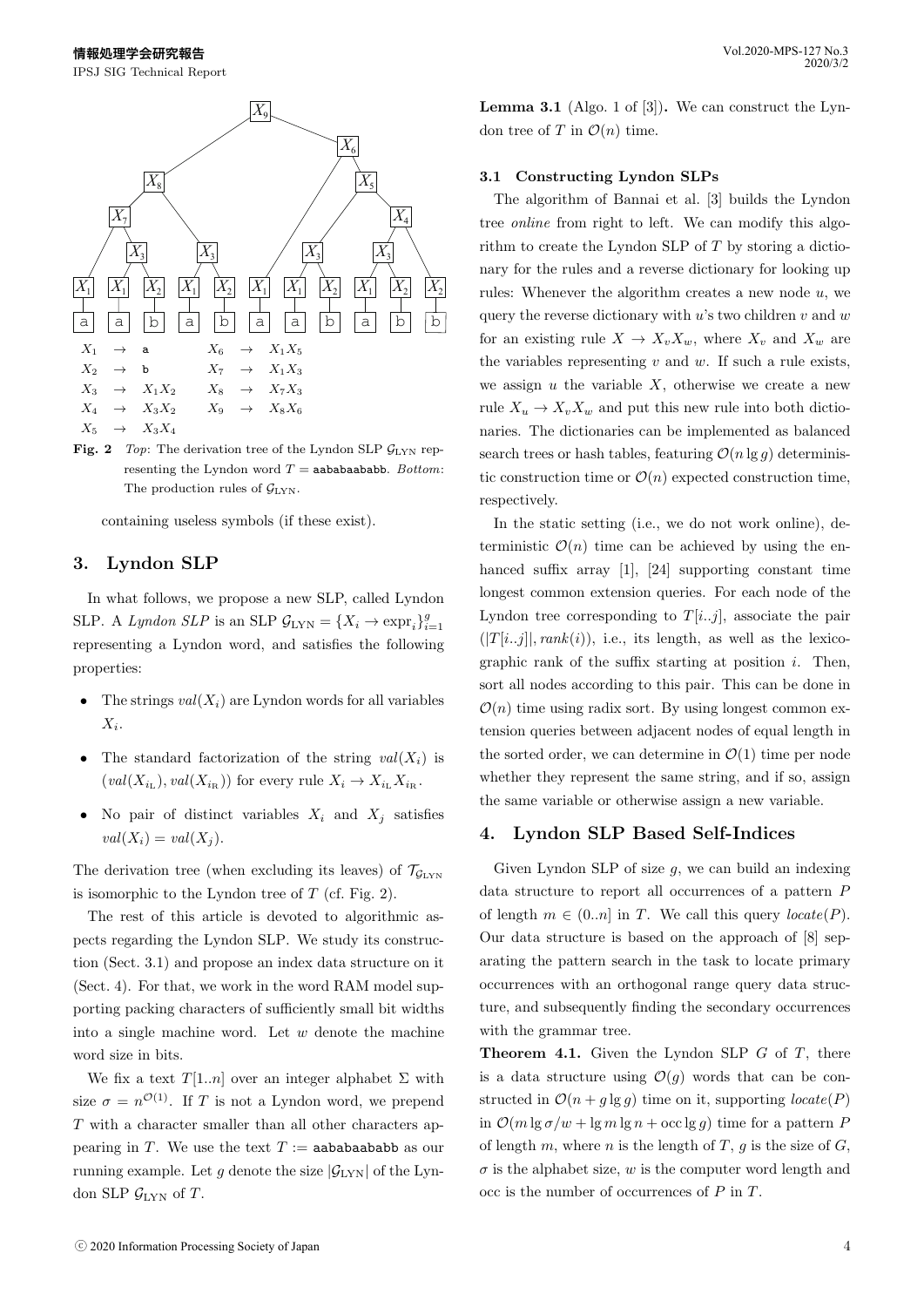# **5. Conclusion**

We introduced a new class of SLPs, named the *Lyndon SLP*, and proposed a self-index structure of  $\mathcal{O}(g)$  words of space, which can be built from an input string *T* in  $\mathcal{O}(n + g \lg g)$  time, where *n* is the length of *T* and *g* is the size of the Lyndon SLP for *T*. By exploiting combinatorial properties on Lyndon SLPs, we showed that *locate*(*P*) can be computed in  $\mathcal{O}(m \lg \sigma/w + \lg m \lg n + \operatorname{occ} \lg q)$ time for a pattern *P* of length *m*, where  $\sigma$  is the alphabet size, *w* is the computer word length, and occ is the number of occurrences of *P*. This is better than the  $\mathcal{O}((m^2/\epsilon)\lg(\frac{\lg n}{\lg g}) + (m + \mathrm{occ})\lg g)$  query time of the SLPindex by Claude and Navarro [9]  $(0 < \epsilon \leq 1)$ , which works for a *general* SLP of size *g*.

We have not implemented the proposed self-index structure, and comparing it with other self-index implementations such as the FM index [11], the LZ index [2], the ESP index [38], or the LZ-end index [18] will be a future work.

#### **参考文献**

- [1] Abouelhoda, M. I., Kurtz, S. and Ohlebusch, E.: Replacing suffix trees with enhanced suffix arrays, *J. Discrete Algorithms*, Vol. 2, No. 1, pp. 53–86 (2004).
- [2] Arroyuelo, D. and Navarro, G.: Space-efficient construction of Lempel-Ziv compressed text indexes, *Inf. Comput.*, Vol. 209, No. 7, pp. 1070–1102 (2011).
- [3] Bannai, H., I, T., Inenaga, S., Nakashima, Y., Takeda, M. and Tsuruta, K.: The "Runs" Theorem, *SIAM J. Comput.*, Vol. 46, No. 5, pp. 1501–1514 (2017).
- [4] Barcelo, H.: On the action of the symmetric group on the Free Lie Algebra and the partition lattice, *Journal of Combinatorial Theory, Series A*, Vol. 55, No. 1, pp. 93–129 (1990).
- [5] Bassino, F., Clément, J. and Nicaud, C.: The standard factorization of Lyndon words: an average point of view, *Discrete Mathematics*, Vol. 290, No. 1, pp. 1–25 (2005).
- [6] Charikar, M., Lehman, E., Liu, D., Panigrahy, R., Prabhakaran, M., Sahai, A. and abhi shelat: The Smallest Grammar Problem, *IEEE Transactions on Information Theory*, Vol. 51, No. 7, pp. 2554–2576 (2005).
- [7] Chen, K. T., Fox, R. H. and Lyndon, R. C.: Free differential calculus, IV. The quotient groups of the lower central series, *Annals of Mathematics*, Vol. 68, No. 1, pp. 81–95 (1958).
- [8] Claude, F. and Navarro, G.: Self-Indexed Grammar-Based Compression, *Fundamenta Informaticae*, Vol. 111, No. 3, pp. 313–337 (2011).
- [9] Claude, F. and Navarro, G.: Improved Grammar-Based Compressed Indexes, *String Processing and Information Retrieval - 19th International Symposium, SPIRE 2012, Cartagena de Indias, Colombia, October 21-25, 2012. Proceedings*, pp. 180–192 (2012).
- [10] Cormode, G. and Muthukrishnan, S.: The string edit distance matching problem with moves, *ACM Trans. Algorithms*, Vol. 3, No. 1, pp. 2:1–2:19 (2007).
- [11] Ferragina, P., González, R., Navarro, G. and Venturini,

R.: Compressed text indexes: From theory to practice, *ACM Journal of Experimental Algorithmics*, Vol. 13, pp. 1.12:1 – 1.12:31 (2008).

- [12] Ferragina, P. and Manzini, G.: Opportunistic Data Structures with Applications, *41st Annual Symposium on Foundations of Computer Science, FOCS 2000, 12- 14 November 2000, Redondo Beach, California, USA*, IEEE Computer Society, pp. 390–398 (2000).
- [13] Grossi, R. and Vitter, J. S.: Compressed suffix arrays and suffix trees with applications to text indexing and string matching (extended abstract), *Proceedings of the Thirty-Second Annual ACM Symposium on Theory of Computing, May 21-23, 2000, Portland, OR, USA* (Yao, F. F. and Luks, E. M., eds.), ACM, pp. 397–406  $(2000)$ .
- [14] Hon, W., Lam, T. W., Sadakane, K. and Sung, W.: Constructing Compressed Suffix Arrays with Large Alphabets, *Algorithms and Computation, 14th International Symposium, ISAAC 2003, Kyoto, Japan, December 15- 17, 2003, Proceedings* (Ibaraki, T., Katoh, N. and Ono, H., eds.), Lecture Notes in Computer Science, Vol. 2906, Springer, pp. 240–249 (2003).
- [15] Jez, A.: Approximation of grammar-based compression via recompression, *Theor. Comput. Sci.*, Vol. 592, pp. 115–134 (2015).
- [16] Kieffer, J., Yang, E., Nelson, G. and Cosman, P.: Universal Lossless Compression Via Multilevel Pattern Matching, *IEEE Transactions on Information Theory*, Vol. 46, No. 4, pp. 1227–1245 (2000).
- [17] Kieffer, J. C. and Yang, E.: Grammar-based codes: A new class of universal lossless source codes, *IEEE Trans. Information Theory*, Vol. 46, No. 3, pp. 737–754 (2000).
- [18] Kreft, S. and Navarro, G.: On compressing and indexing repetitive sequences, *Theor. Comput. Sci.*, Vol. 483, pp. 115–133 (2013).
- [19] Lam, T. W., Sadakane, K., Sung, W. and Yiu, S.: A Space and Time Efficient Algorithm for Constructing Compressed Suffix Arrays, *Computing and Combinatorics, 8th Annual International Conference, CO-COON 2002, Singapore, August 15-17, 2002, Proceedings* (Ibarra, O. H. and Zhang, L., eds.), Lecture Notes in Computer Science, Vol. 2387, Springer, pp. 401–410 (2002).
- [20] Larsson, N. J. and Moffat, A.: Offline dictionary-based compression, *Proc. DCC'99*, IEEE Computer Society, pp. 296–305 (1999).
- [21] Lothaire, M.: *Combinatorics on Words*, Addison-Wesley (1983).
- [22] Lyndon, R. C.: On Burnside's problem, *Transactions of the American Mathematical Society*, Vol. 77, pp. 202– 215 (1954).
- [23] Mäkinen, V. and Navarro, G.: Compressed Compact Suffix Arrays, *Combinatorial Pattern Matching, 15th Annual Symposium, CPM 2004, Istanbul,Turkey, July 5-7, 2004, Proceedings* (Sahinalp, S. C., Muthukrishnan, S. and Dogrusöz, U., eds.), Lecture Notes in Computer Science, Vol. 3109, Springer, pp. 420–433 (2004).
- [24] Manber, U. and Myers, E. W.: Suffix Arrays: A New Method for On-Line String Searches, *SIAM J. Comput.*, Vol. 22, No. 5, pp. 935–948 (1993).
- [25] Maruyama, S., Sakamoto, H. and Takeda, M.: An Online Algorithm for Lightweight Grammar-Based Compression, *Algorithms*, Vol. 5, No. 2, pp. 2014–235 (2012).
- [26] Maruyama, S., Tabei, Y., Sakamoto, H. and Sadakane, K.: Fully-Online Grammar Compression,